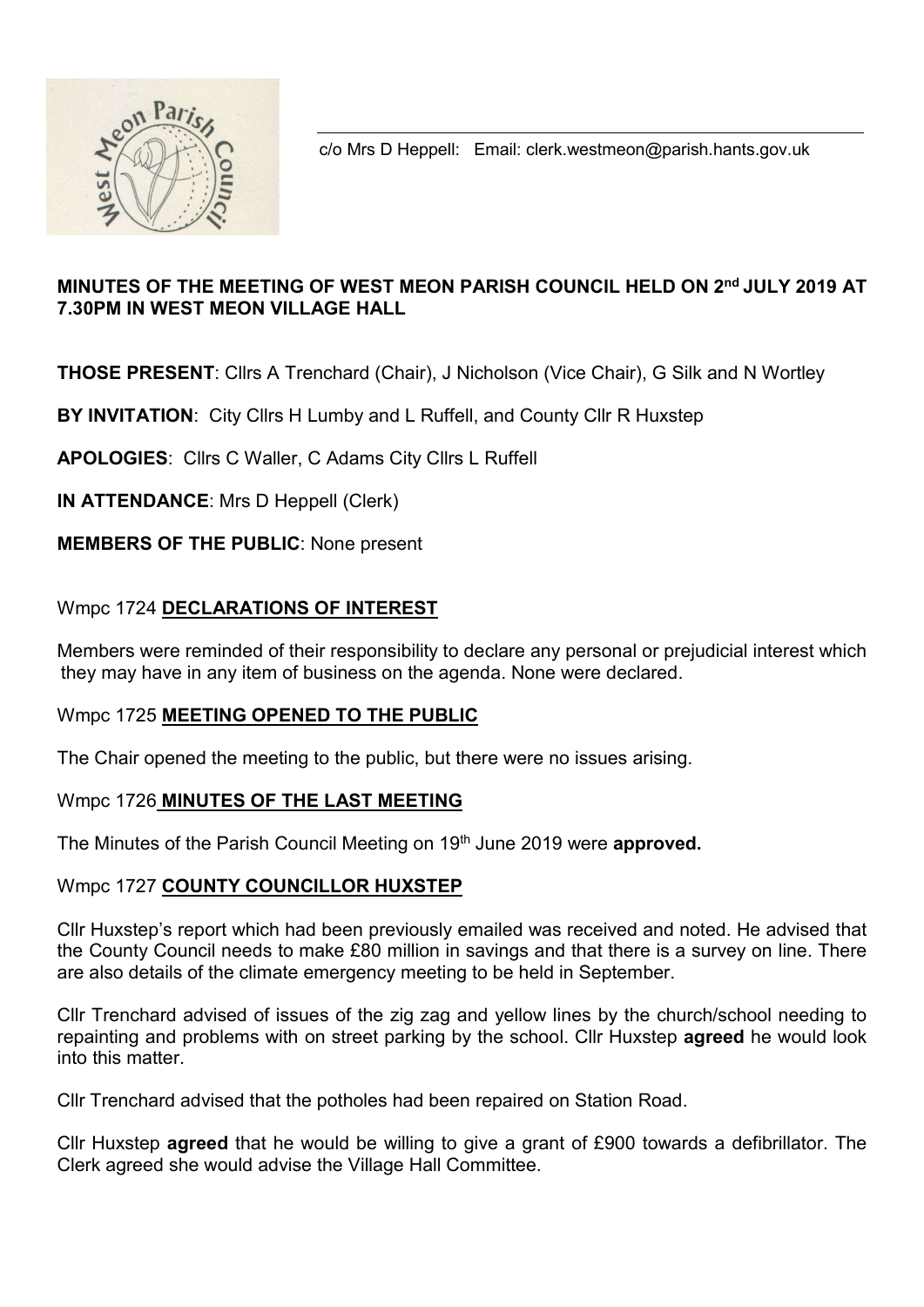# Wmpc 1728 CITY COUNCILLOR LUMBY

Cllr Lumby's report which had been previously emailed was received and noted. He advised of the residents survey results on air quality, public transport and were affordable housing. Cllr Ruffell advised of the change in policy on affordable housing from SDNP.

#### Wmpc 1729 CLERK'S REPORT

The Clerk's report had previously been circulated and was noted by the Parish Council. The Clerk advised grants to date are:

Grants available for this financial year are £5,196.80. Grants requests received and approved so far: WM Village Shop for improvements to retail area. <br> **E500.00** Sports Club Cricket Roller **ESOO.00** Ballet Club H Town **EXPLOSE CONTROL** WMPCC Railings Painted **E500.00** J Ulph Fireworks £500.00  $\texttt{TCTAL} \hspace{2.5cm} \underline{\texttt{E2,070.00}}$ Remaining 2018/19 **EXAMPLE 2018/19 EXAMPLE 2018/19** 

The Clerk advised that the Meon Valley Community Bus Association (MVCBA) Annual Public Meeting (APM). This will take place at **Soberton Village Hall** at 8pm on Wednesday 17<sup>th</sup> July 2019.

### TO RECEIVE WORKING GROUPS

#### Wmpc 1730 PLANNING

Cllr Nicholson advised there had been a planning notification on Lynch Lane, but this was a preapplication proposal.

#### Wmpc 1731 COMMUNITY AND TRANSPORTATION

Cllr Wortley reported on the progress of the outdoor gym and it was requested that Cllrs Waller and Silk meet the suppliers on site for a quote and to add a climbing item.

It was agreed that the Listening Post would be held on 9<sup>th</sup> July 2019 from 11.00am to 1.00pm. It was agreed that First Aid training should be provided with CPR training when the defibrillator is installed at the village hall.

#### Wmpc 1732 FINANCE AND ADMINISTRATION

A grant of £250.00 was agreed for the West Meon Indoor Bowling Group.

#### Schedule of Payments

Date 2nd July 2019

| Dale 2 July 2019                            |           |
|---------------------------------------------|-----------|
| Ch 300537 Authorn Tarmac car park           | £3,072.00 |
| Ch 300538 WCC dog bins                      | £130.00   |
| Ch 300539 West Meon village hall Biffa bins | £82.68    |
| Ch 300540 HALC membership                   | £315.00   |
| Ch 300541 Petersfield Town Council training | £12.00    |
| Ch 300542 D Heppell salary                  |           |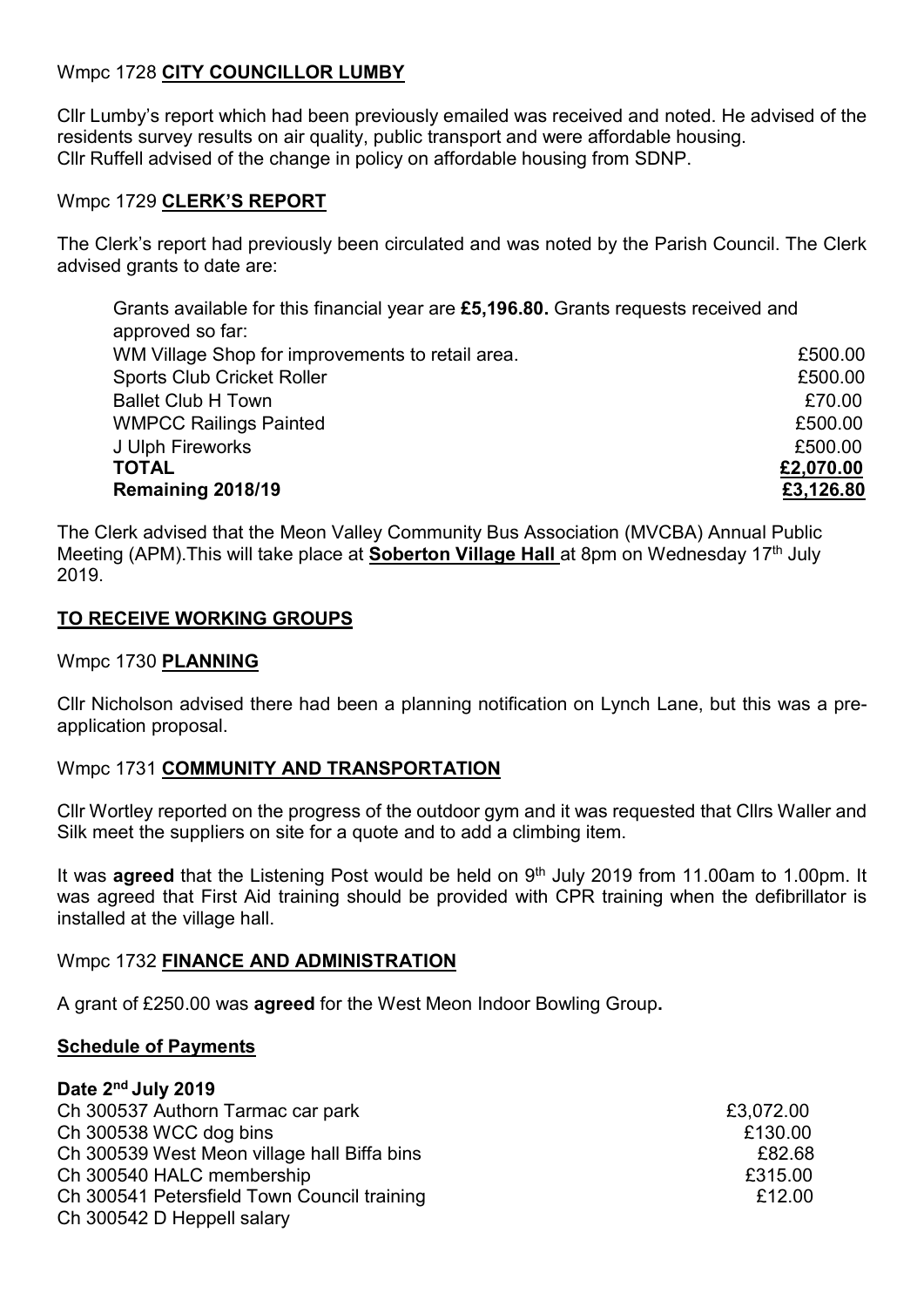#### Wmpc 1733 ITEMS TO BE CONSIDERED AT THE NEXT MEETING

Outdoor Gym, defibrillator and training, yellow lines/West Meon school parking.

#### Wmpc 1734 DATES OF NEXT MEETINGS

Tuesday 3<sup>rd</sup> September, Tuesday 1<sup>st</sup> October, Monday 4<sup>th</sup> November, Tuesday 3<sup>rd</sup> December all in the Village Hall.

Meeting finished at 8.50 pm

Chair ……………………….

Appendix A

Hampshire County Council Divisional Report for West Meon Parish Council

Local Authority Funding

Local authorities are calling for a "significant injection of funding" from the government, after a recent report showed that councils across the country could be facing a £51.8 billion funding black hole over the next six years. Hampshire County Council (HCC) and Southampton City Council (SCC) are asking for certainty over the funding they will receive from government in the future. This comes after a report published by the County Councils Network (CCN) revealed that only "bare minimum" services will be possible in the future unless extra funding is provided. CCN, which represents county and unitary authorities across the country, warned that in some cases even yearly council tax rises and making services more efficient will not be enough.

By April 2021 the county council will be facing a further anticipated budget shortfall of £80 million. This is due to ongoing reductions in government funding, combined with demographic and inflationary pressures. With less money available and growing demand for council services, especially statutory services, tough decisions will need to be made about what the county council can and cannot do in the future. It is required by law to deliver a balanced budget and therefore cannot plan to spend more than is available.

To this end a consultation opened on 5th June and will close on 17th July. The council is asking residents' and stakeholders' views on ways it could balance its budget in response to continuing pressure on local government funding and increasing demand for public services. Your feedback will help to inform the approach the county council takes to balance its budget up to 2021/22. These decisions could affect you for example, in terms of how much council tax you pay which council services you may receive in the future and how services are delivered. Please visit the Hampshire County Council's website: www.hants.gov.uk/balancingthebudget to complete the survey or you can email insight@hants.gov.uk or call 0300 555 1375 and ask for an information pack. Also please ask your friends and neighbours to take part in the consultation.

Climate Emergency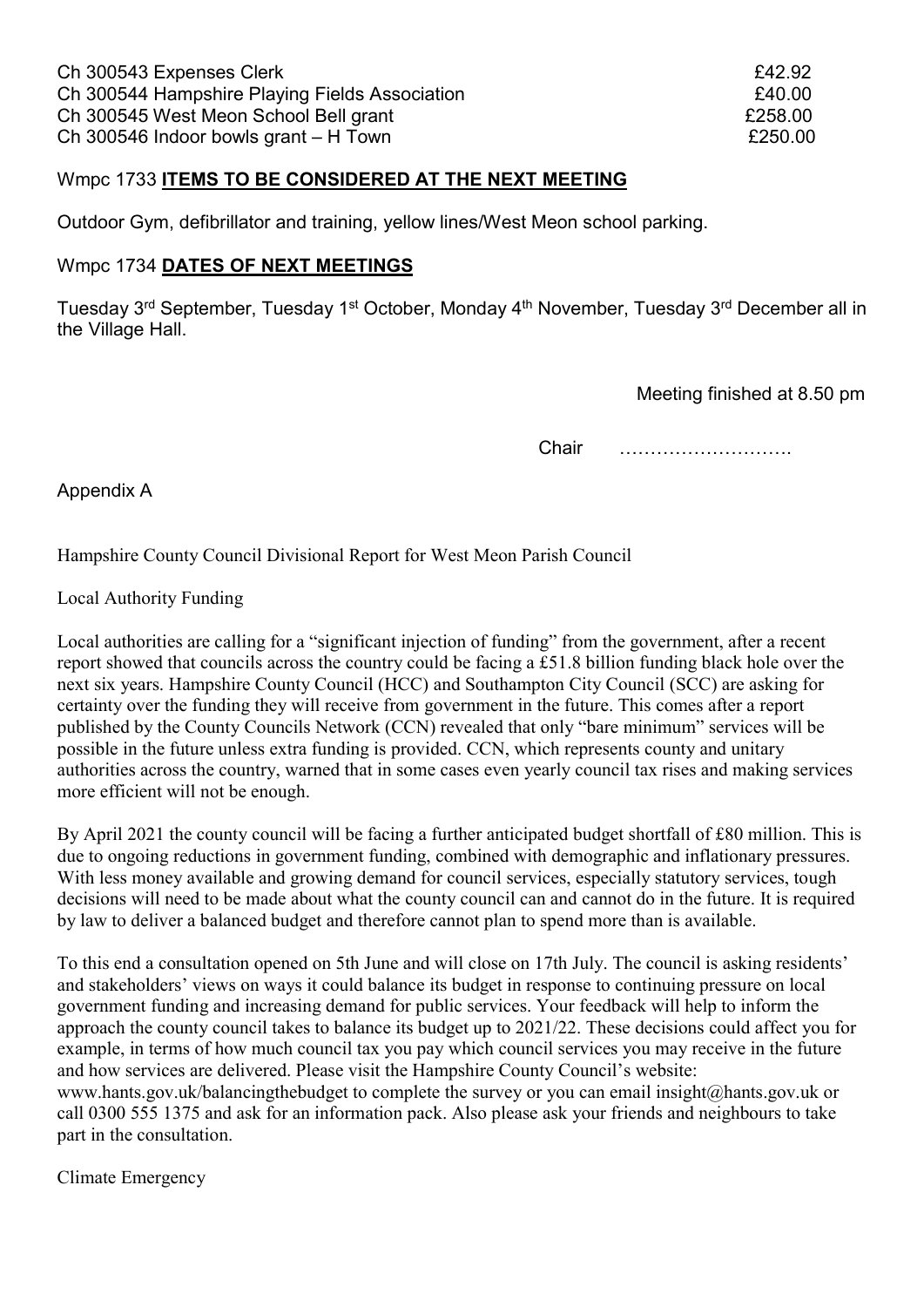On Monday, 17th June the council's cabinet declared a 'Climate Emergency' in line with the action taken by many other councils and organisations in the UK and globally and commits to develop an action plan to provide a meaningful and effective set of measures to ensure that Hampshire moves towards carbon neutrality and greater resilience to the effects of climate change.

Hampshire County Council helping communities bid for Armed Forces funding

Examples are a school club set up to support children who have a parent away on military service; a fitness programme to help pupils and the wider community lead a more active lifestyle; and a car garage supporting ex-forces veterans with post-traumatic stress disorder through training. These projects have all been made possible with support from the Armed Forces Covenant Fund and Hampshire County Council.

The County Council provides regular workshops for community organisations to help them in applying for Armed Forces Covenant funding. The £10m a year Covenant Fund aims to help integrate Armed Forces and civilian communities nationally, as well as to deliver valuable local community services. More workshops are scheduled for August, September and October, full details are on the Armed Forces pages The next deadline for applications is 9th September 2019, apply via the Covenant Fund website

### 'Outstanding' Children's Services

Ofsted have graded Hampshire County Council's Children's Service as outstanding in all areas. The service received the top score for overall effectiveness, the impact of leaders on social work practices, for children who need help and protection, and those in care and care leavers. The report found that social workers are highly skilled at building meaningful relationships with children. It also highlighted the council's political and corporate support as well as financial investment. Hampshire's response to vulnerable young people at risk of exploitation is described as highly effective. Only one other local authority in the country has the same grading.

Cllr Roger Huxstep

Member for Meon Valley Division 2nd July 2019

## Appendix B

## West Meon Parish Council Winchester City Councillor Report July 2019

1. Residents survey

MEL Research undertook a residents' survey for the City Council between January and March 2019. A door step survey was carried out which was representative by age, gender and rural/ urban classification. Interviews with 1,618 residents were spread across all 16 wards. The headline results set out below are core LGA (Local Government Association) questions for which Winchester City Council has comparable data. Satisfaction with local area 95% of residents were very (57%) or fairly (38%) satisfied with their local area as a place to live. The 2017/2018 LGA South East overall satisfaction indicator for this measure is 80%. The City Council is 15% points above the regional score. How the council runs things 79% of residents were very (22%) or fairly (57%) satisfied with the way the council ran things. 14% said they were neither satisfied nor dissatisfied and 8% were dissatisfied The 2017/2018 LGA South East overall satisfaction indicator for this measure is 65%. The City Council is 14% points above the regional score. Value for money 65% of residents strongly agreed (14%) or tended to agree (51%) that the council provided value for money. 25% neither agreed nor disagreed and 11% disagreed. The 2017/2018 LGA south east overall agreement indicator for this measure is 47%. The City Council is 18% points above this regional score. The complete Residents' Survey report is available via this link to the Council's website and includes a summary infographic for each of the 16 council wards. That summary for the Upper Meon Ward (of which West Meon Parish forms part) is set out on the next page.

Of particular interest for the ward are the lists of matters most needing improvement; these are: